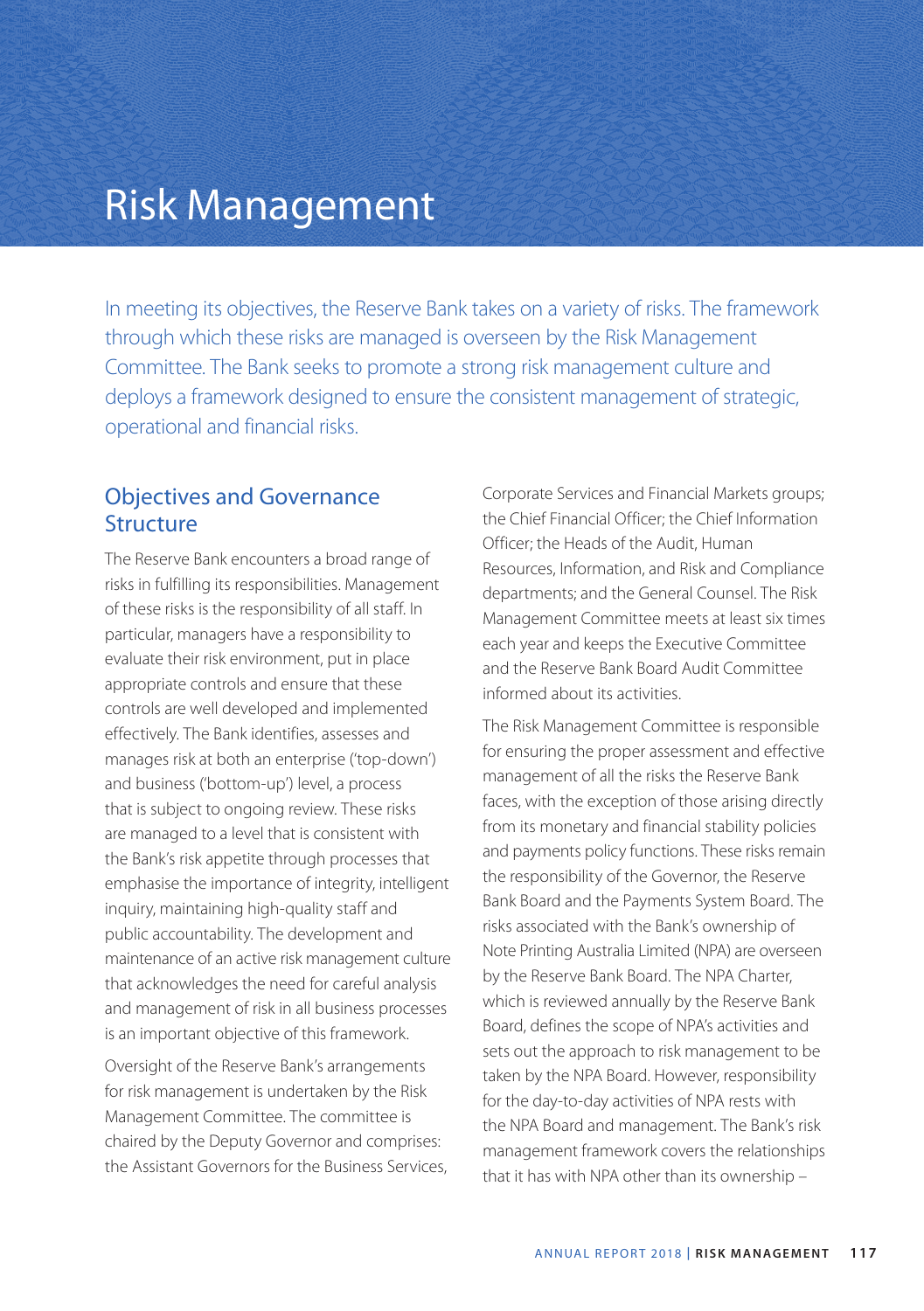for example, the relationships of customer and supplier, and landlord and tenant.

The Risk Management Committee is assisted in its responsibilities by the Risk and Compliance Department. The department's main role is to assist individual business areas to manage their risk and compliance environment effectively within a framework that is broadly consistent across areas. It also monitors risk and performance associated with the Reserve Bank's activities in financial markets and supports the business areas by implementing Bank-wide control frameworks covering fraud, bribery and corruption, business continuity and compliance-related risks. The Head of Risk and Compliance Department reports directly to the Deputy Governor.

The Audit Department undertakes a risk-based audit program to provide assurance that risks are identified and key controls to mitigate these risks are well designed and working effectively. This includes periodic reviews of the Reserve Bank's risk management framework and testing key controls in business areas on a sample basis. The Head of Audit Department reports directly to the Deputy Governor and the Chair of the Reserve Bank Board Audit Committee.

### Portfolio Risks

The Reserve Bank holds domestic and foreign currency-denominated financial instruments to support its operations in financial markets in pursuit of its policy objectives. These instruments account for the majority of the Bank's assets and expose its balance sheet to a number of financial risks. The primary responsibility for managing these risks rests with the Financial Markets Group. Risk and Compliance Department monitors these risks and assesses compliance with approved authorities and limits. Compliance with financial management guidelines and developments in portfolio risks are reported to the Risk Management Committee.

#### Exchange rate risk

The Reserve Bank is exposed to exchange rate risk as a large share of the Bank's assets are denominated in foreign currency, while most of the Bank's liabilities are denominated in Australian dollars. As foreign currency assets are held for policy purposes, the Bank does not seek to eliminate or hedge this exposure. However, the Bank mitigates some of this risk by diversifying these assets across various currencies. The foreign benchmark portfolio has target shares of 55 per cent in US dollars, 20 per cent in euros and 5 per cent each in Japanese yen, Canadian dollars, UK pound sterling, Chinese renminbi and Korean won. This benchmark portfolio composition reflects the Bank's risk appetite and desired liquidity to meet policy objectives. Some limited variation in actual portfolio shares from the target shares is permitted to limit the cost of replicating the benchmark portfolio. The Bank's holdings of gold and Special Drawing Rights (an international reserve asset created by the International Monetary Fund) are not managed relative to an internal benchmark. The Bank's Asian Bond fund investment is managed externally by the Bank for International Settlements.

The Australian dollar value of the Reserve Bank's foreign portfolio increased slightly over 2017/18.

**Exchange Rate Risk on**



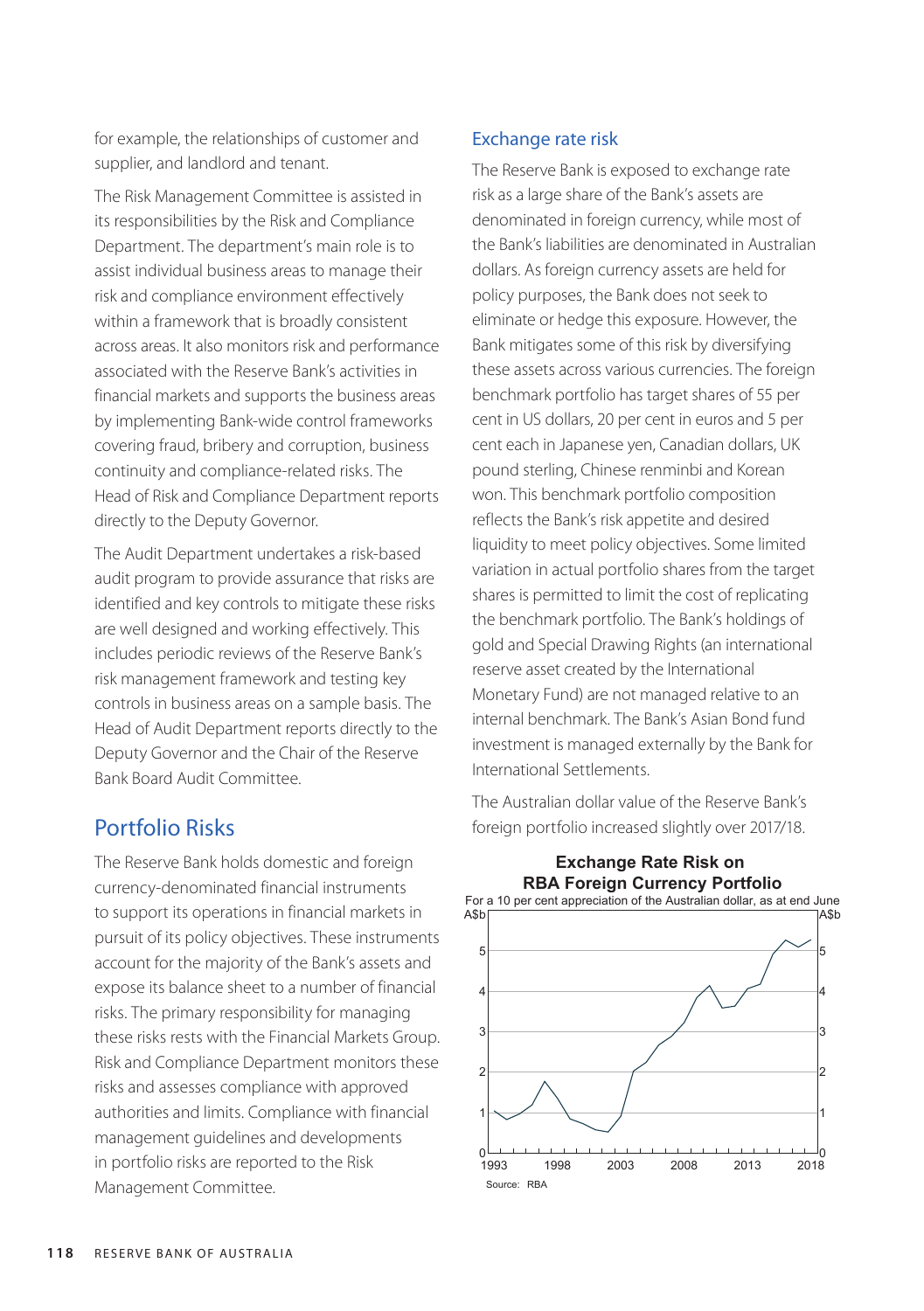Based on the level of reserves as at 30 June 2018, a 10 per cent appreciation of the Australian dollar would result in a mark-to-market loss of \$5.3 billion. The increase in exchange rate risk over the previous decade and a half mainly reflects the increase in the size of net foreign exchange reserves over that period.

#### Interest rate risk

The value of the Reserve Bank's financial assets is also exposed to movements in market interest rates, as the bulk of the domestic and foreign portfolios comprises fixed-income securities.

Total holdings of domestic securities decreased by \$2.2 billion over 2017/18 to \$114.3 billion. At 30 June 2018, domestic securities held on a temporary basis under repurchase agreements (repos) accounted for \$103.7 billion and securities held outright accounted for \$10.6 billion. Interest rate risk faced by the Reserve Bank on its outright holdings of domestic securities fell slightly over 2017/18 owing to reduced holdings of Australian Government Securities (AGS). These securities are typically purchased to manage the liquidity impact of maturing AGS, and have a very short term-to-maturity.

The Reserve Bank's foreign currency assets are managed relative to benchmark portfolios in each currency with duration targets that reflect the Bank's long-term appetite for risk and return. These duration targets are reviewed periodically. During 2017/18, the duration target of the Japanese benchmark portfolio was reduced from six months to less than three months. Duration targets were unchanged in the other benchmark portfolios – the duration target for the US, European, and Canadian portfolios is six months, for the UK portfolio it is three months and for the Chinese and Korean portfolios it is 18 months. The weighted-average benchmark duration target for the Bank's total foreign portfolio was little changed over 2017/18 at around 6¾ months. This is low by historical standards, reflecting the generally low level of



interest rates, which offer little compensation for the risk of capital losses should longer-term bond yields return to more normal levels.

The overall level of interest rate risk on the Reserve Bank's domestic and foreign financial assets fell over 2017/18. The Bank would incur a valuation loss of around \$426 million if interest rates in Australia and overseas rose uniformly by 1 percentage point across the yield curve.

The Reserve Bank is exposed to very little interest rate risk on its balance sheet liabilities. Banknotes on issue account for about 41 per cent of total liabilities and carry no interest cost to the Bank. Other sizeable obligations include deposits held by the Australian Government and its agencies, and Exchange Settlement Account balances held by authorised deposit-taking institutions. These deposits have short maturities that broadly match the Bank's domestic assets held under repo. Interest paid on these deposits reflects domestic short-term interest rates, effectively hedging part of the interest rate exposure of the domestic asset portfolio.

#### Credit risk

Credit risk is the potential for financial loss arising from the default of a debtor or issuer, or from a decline in asset values following a deterioration in credit quality. The Reserve Bank manages its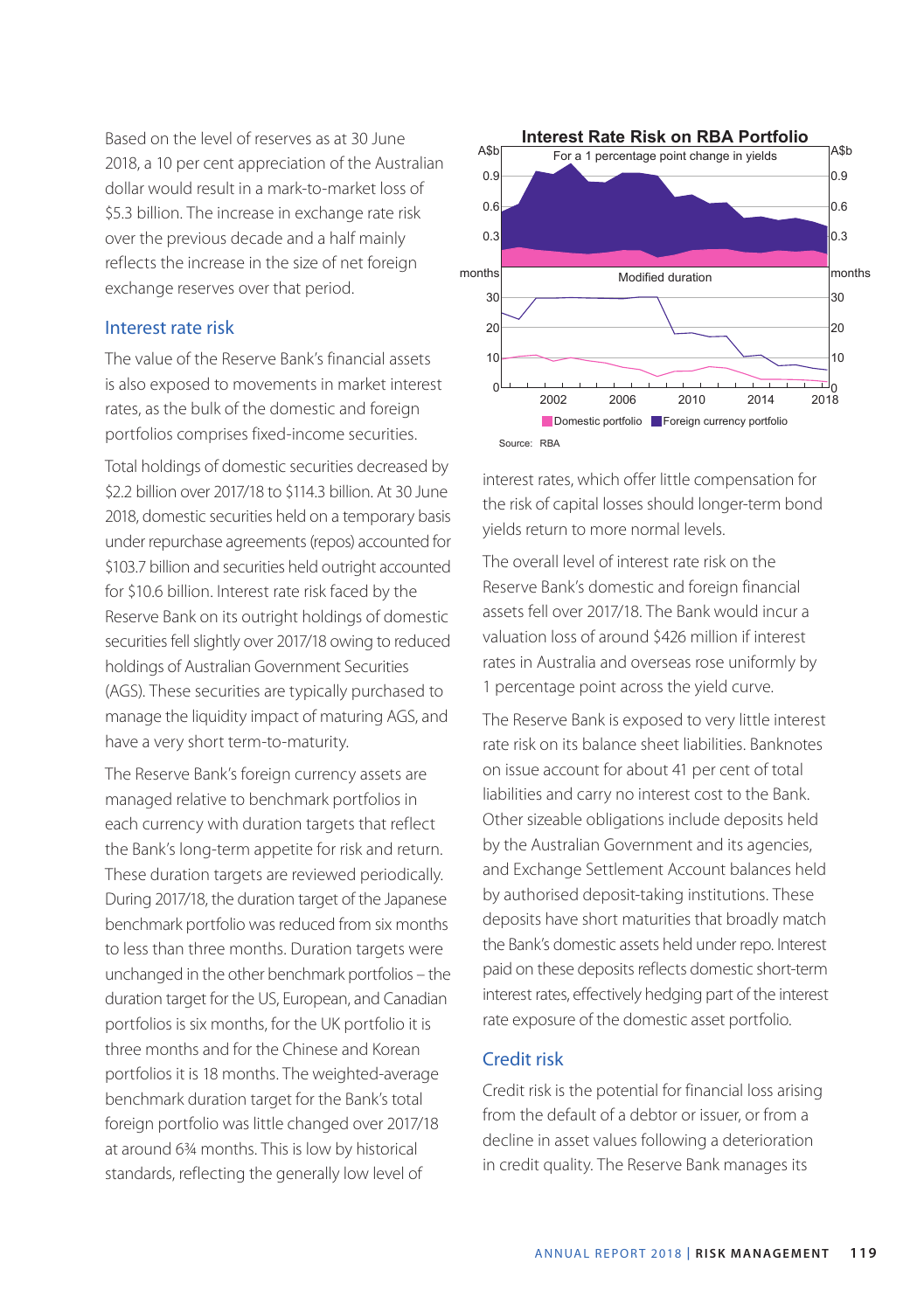# The Reserve Bank develops and maintains an active risk management culture

credit exposure by applying a strict set of eligibility criteria to its holdings of financial assets and to counterparties with which it is willing to transact.

The Reserve Bank is exposed to very little issuer credit risk on its outright holdings in the domestic portfolio as it invests only in securities issued by the Australian Government or by state and territory government borrowing authorities. The Bank is exposed to a small amount of counterparty credit risk on domestic assets that are held under repo. The Bank would face a loss only if a counterparty failed to repurchase securities sold to the Bank under repo and the market value of the securities fell below the agreed repurchase amount. The Bank manages this exposure by requiring that these securities meet eligibility criteria, and applying an appropriate margin to the securities, which is maintained throughout the term of the repo through two-way margining. The required amount of over-collateralisation increases with the risk profile of the security.

Counterparties with which the Reserve Bank is willing to deal in carrying out policy operations in the domestic market must be subject to an appropriate level of regulation and be able to settle transactions within the Austraclear system. Repo transactions with the Bank are also governed by a Global Master Repurchase Agreement as part of the Reserve Bank Information and Transfer System (RITS) Regulations.

Investments in the Reserve Bank's foreign currency portfolio are typically confined to highly rated and liquid securities, as well as deposits with foreign central banks. The majority of the Bank's outright holdings are securities issued by the national governments of the United States, Germany, France, the Netherlands, Japan, Canada, the United Kingdom, China and South Korea, with modest holdings of securities issued by highly rated supranational institutions and government agencies. At 30 June 2018, gross holdings of Japanese yen-denominated assets accounted for the largest share of the Bank's foreign currency issuer exposures, with the majority of these assets funded under short-term foreign exchange swaps (see the chapter on 'Operations in Financial Markets' for more detail). A limit on the size of exposures to individual currencies based on the Bank's capital was introduced during 2017/18 to mitigate concentration risk.



Includes assets held outright, funded by foreign exchange swaps, and held under repurchase agreements

\*\* Includes supranational securities, government agency securities and investments with the Bank for International Settlements Source: RBA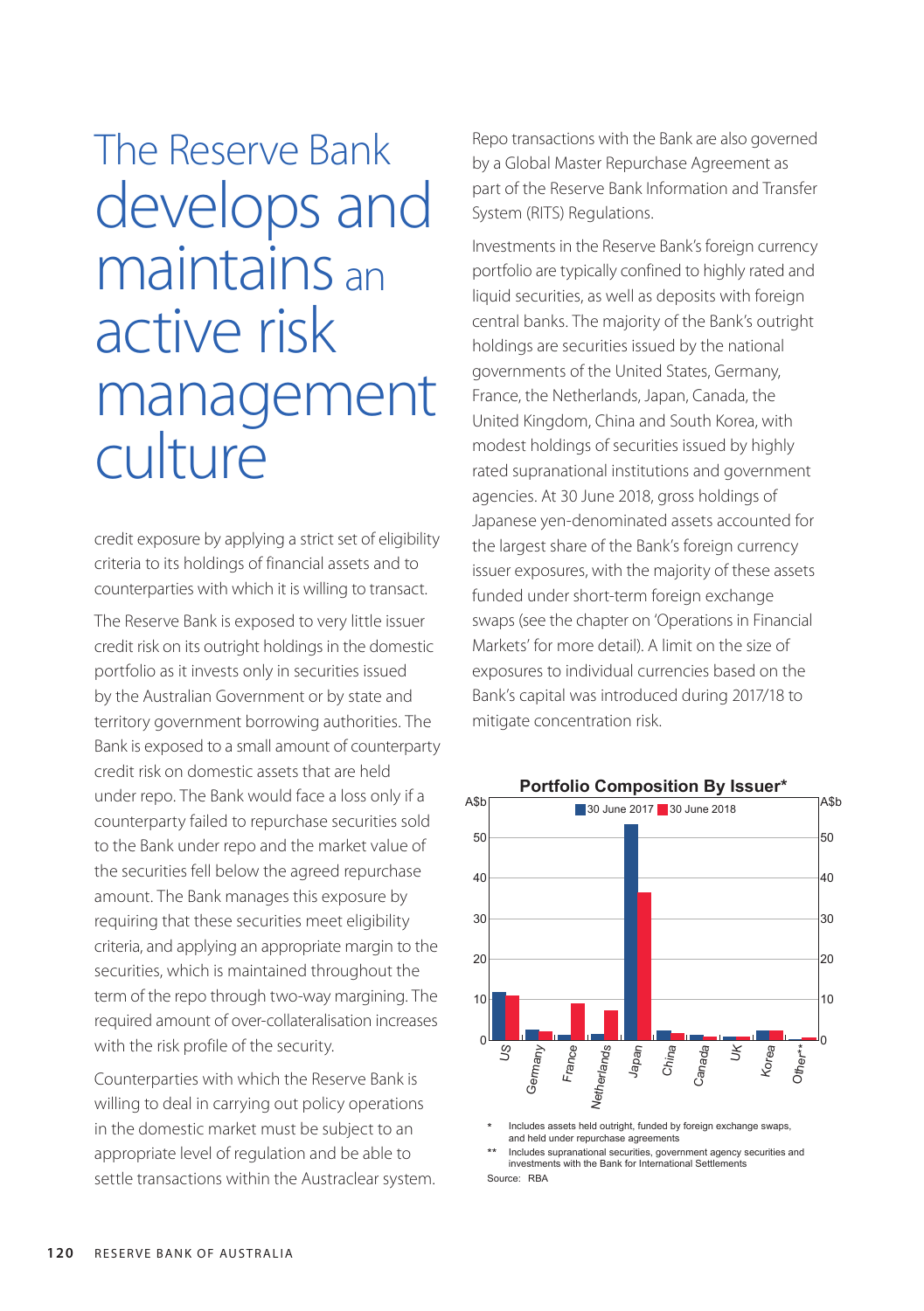The Reserve Bank holds a portion of its foreign currency portfolio in short-term repos. This exposes the Bank to the small amount of residual credit risk that is inherent in repos, as noted above. The Bank manages this risk by requiring 2 per cent over-collateralisation, which is maintained through two-way margining in the local currency, and accepting only high-quality and liquid securities as collateral. Credit exposure on foreign repos is further managed by imposing limits on individual counterparty exposures and requiring execution of a Global Master Repurchase Agreement (or Master Repurchase Agreement where appropriate) with each counterparty.

The Reserve Bank undertakes foreign exchange swaps as part of its policy operations and as a means of enhancing returns on the foreign currency portfolio. Credit risk on these instruments is managed by transacting only with counterparties that meet strict eligibility criteria, including the requirement to have executed with the Bank an International Swaps and Derivatives Association (ISDA) agreement with a credit support annex. Exposures generated by movements in market exchange and interest rates are managed through two-way margining in Australian dollars.

The Reserve Bank undertakes some limited lending of its gold holdings. The lending is either fully collateralised or the borrower has government support. As at 30 June 2018, 11.1 tonnes of gold valued at \$604 million was on loan.

## Operational Risks

The Reserve Bank faces a diverse range of operational risk in its day-to-day activities. These risks relate to a range of areas from availability of technology and facilities services to retaining high-quality staff to perform the Bank's functions, as well as the unintentional disclosure of confidential and sensitive information. Generally, the Bank has a low appetite for these types of risk but recognises that it is neither possible nor

necessarily desirable to eliminate some risks inherent in its activities. The acceptance of some risk is often necessary to foster innovation and efficiencies in business practices.

While all parts of the Reserve Bank are exposed to operational risk of varying degrees, the most significant risks are those associated with financial transactions undertaken by the Bank for its own activities and that of its clients. During 2017/18, Financial Markets Group executed around 52,700 transactions, generating an average daily settlement value of around \$35 billion. The risks associated with such a large volume of transactions are managed by ensuring that systems and processes are efficient and robust, including through ongoing work to improve systems. The Bank is also the primary banker for a number of government entities, including the Australian Taxation Office, Medicare and Centrelink, and it maintains the infrastructure to facilitate real-time interbank payment and settlement services through RITS. Any operational failure in these critical activities could have widespread consequences, so the Bank has in place a range of processes to facilitate ongoing and effective management of its operational risks to maintain a suitably robust control environment.

The continuity of critical business functions during and after a disruptive event, such as a natural disaster, power outage or terrorist attack, is a key area of focus for the Reserve Bank. Extensive back-up plans have been established, which include the use of a dedicated Business Resumption Site (BRS) in north-west Sydney, where permanent staff from some of the Bank's most critical operational areas are located. Departments regularly test their back-up plans at the site, including combined exercises involving multiple areas testing the capacity of the facilities and also testing plans in a 'work-from-home' environment. Regular workshops are scheduled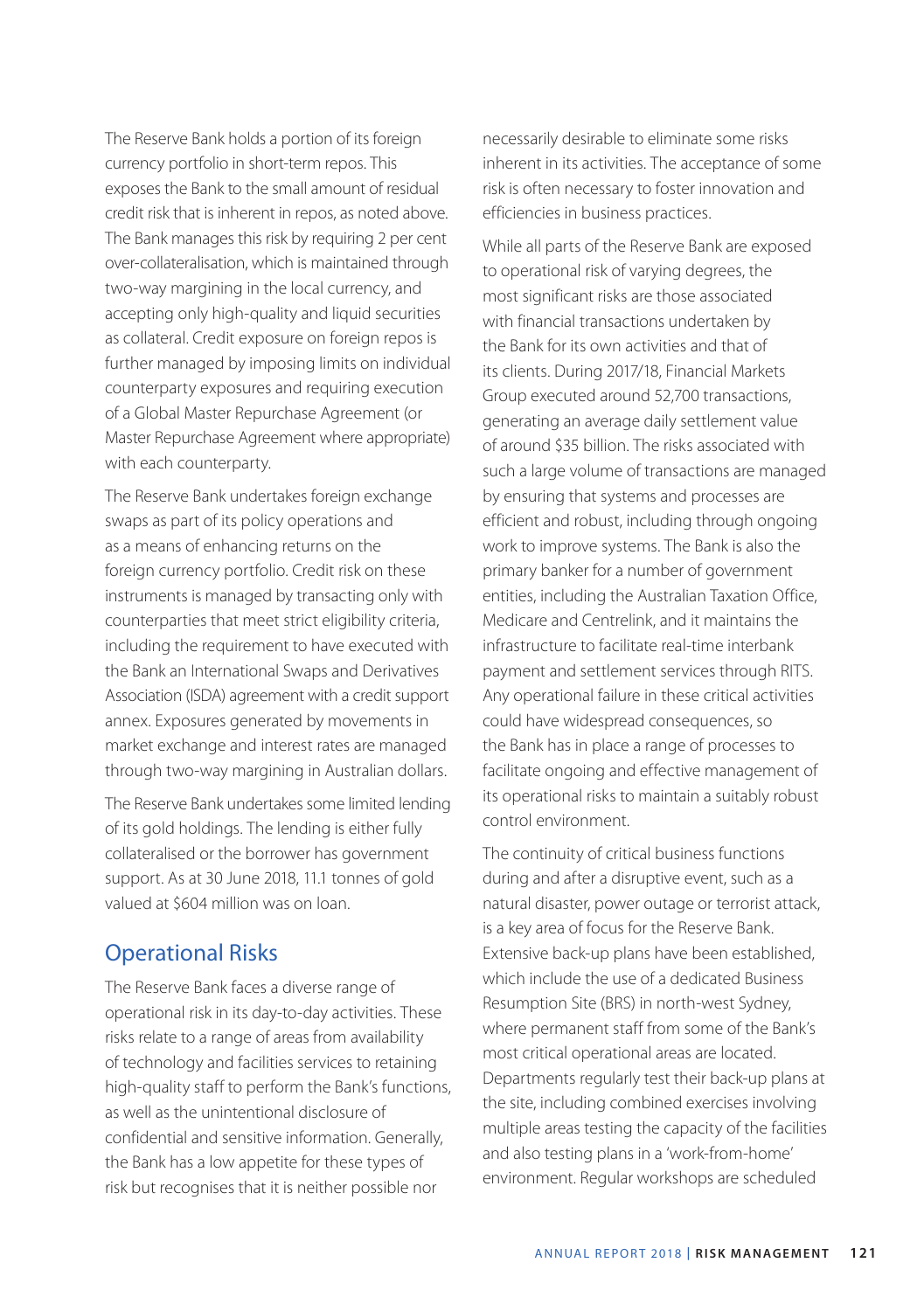# The continuity of critical business functions during and after a disruptive event … is a key area of focus for the Reserve Bank

with critical business areas to discuss response strategies to situations such as technology service disruptions and the unavailability of staff. The Bank also participates in contingency exercises with external organisations to ensure that staff are well briefed in their roles during disruptions and that effective internal and external communication arrangements are in place. The results of such exercises are monitored by the Risk Management Committee.

The Reserve Bank's policy and business operations are highly dependent on information technology (IT) systems. The Bank's risk management framework supports an ongoing focus on managing the risks associated with complex IT systems. The Bank's IT Department collaborates with relevant business areas to facilitate the monitoring, assessment and management of IT-related risks and ensure IT-related initiatives are consistent with the

Bank's IT strategy. This work is supported by the continuous evaluation of industry developments in order to ensure that the Bank's systems and procedures conform to current IT standards and remain robust. Assessment of appropriate staff resourcing, the adequacy of controls over IT processes and the level of security over information management are all incorporated in the Bank's risk management framework.

As part of the Reserve Bank's management of the risks associated with technology and operational systems, a significant focus is placed on the ongoing security of these systems. The Bank invests in significant security controls and risk assurance functions, which are supported by a regular controls testing regime. These activities are informed by liaison with the security services, other central banks, the Australian Government and industry participants. The Bank receives regular independent assurance of its compliance with security strategies endorsed by the Australian Signals Directorate, and maintains independent certification for the International ISO Standard for Information Security Management ISO27001.

During 2017/18, the Reserve Bank continued to direct significant resources towards the delivery of a number of large and complex multi-year projects. These include the renovation of banking applications and systems, the upgrade of Australia's banknotes and the development of infrastructure to facilitate real-time retail payments, which was publicly launched in February 2018. Successful completion of these projects will ensure high-quality services are maintained for the Bank's clients and the Australian public. The risks associated with project work are carefully managed so that adequate resources are available, nominated project deadlines are met and change management is effective. Project steering committees play an important role in overseeing the management of these risks.